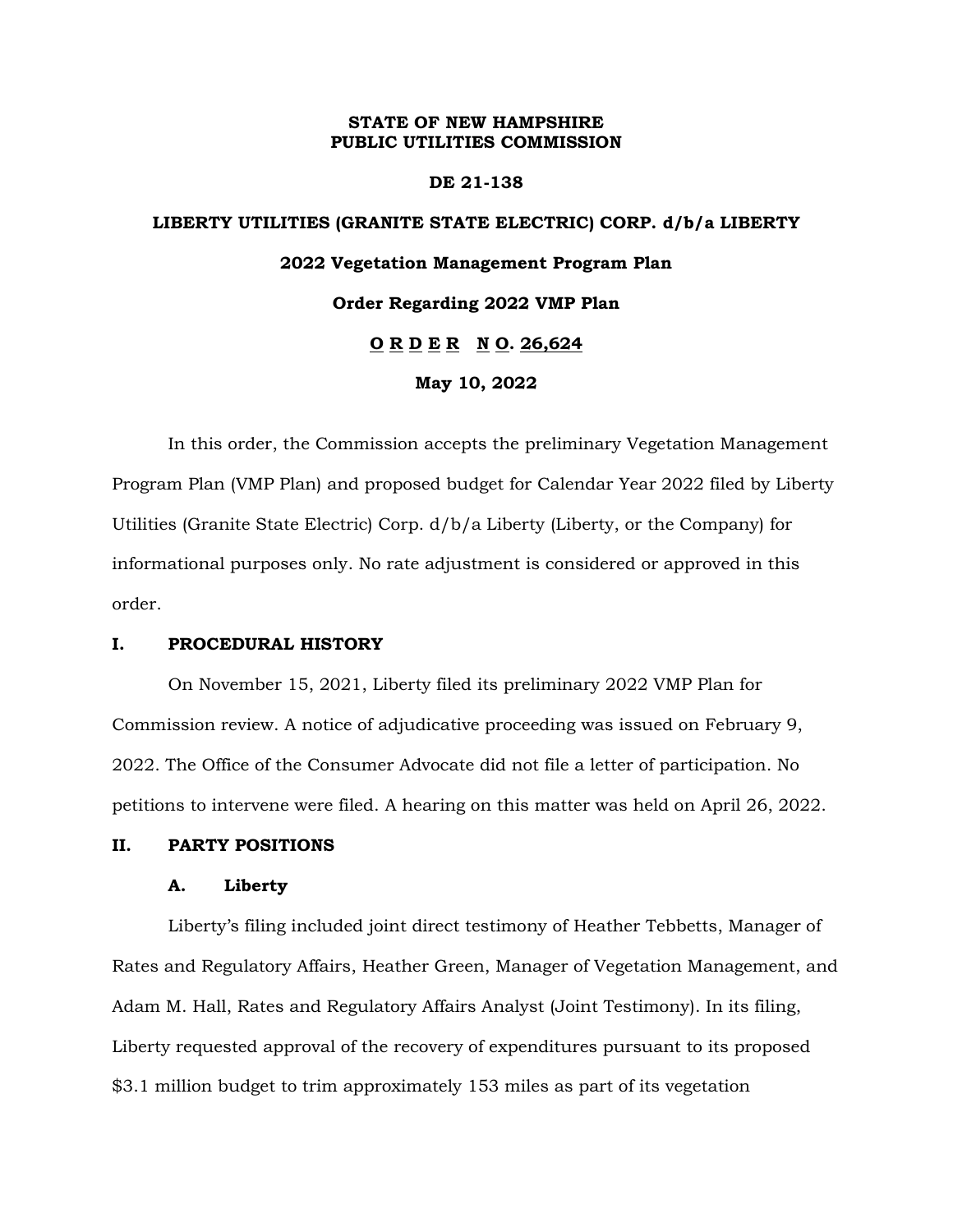management program in 2022, representing an increase of \$649,000 over the budget approved in Docket DE 19-064, assuming the 10% over-spend allowance will be utilized. (Joint Testimony at Bates Pages 5, 17, 19 and Appendix 1.) According to Liberty's filing and testimony, increased costs have resulted from, *inter alia*, a lack of available contractors for tree trimming and removals and the absence of reimbursements from Consolidated Communications, LLC (Consolidated), a joint owner of the utility poles that require vegetation trimming under the Company's VMP Plan. Liberty stated at the prehearing conference that \$3.1 million was needed for safe and reliable service and that any amount spent over the Commission approved expense would be absorbed by the Company's shareholders.

Liberty noted that it achieved only 84 miles out of 235 miles planned for trimming in 2021, due in large part to the default of the contractor hired to undertake the trimming work. According to Liberty, a general lack of tree workers in the New England region hindered efforts to hire another contractor, as many of those workers have left the field or moved to more lucrative markets. Liberty noted that the lack of labor and lower performance under its VMP Plan have resulted in a downward reliability trend within its system. At hearing, the Company clarified that it had intended to file its proposal for review by DOE, and that it does not seek approval to recover any of the projected costs at this time.

#### **B. Department of Energy**

The Department of Energy (DOE) noted that this docket concerns the conditions and requirements established in the settlement approved in Docket DE 19-064, including the baseline budget approved in that docket and capped at \$2.42 million. DOE expressed concern that the planned tree trimming work based on the 4-year trim cycle approved in Docket DE 19-064 was not completed in 2021. Observing that the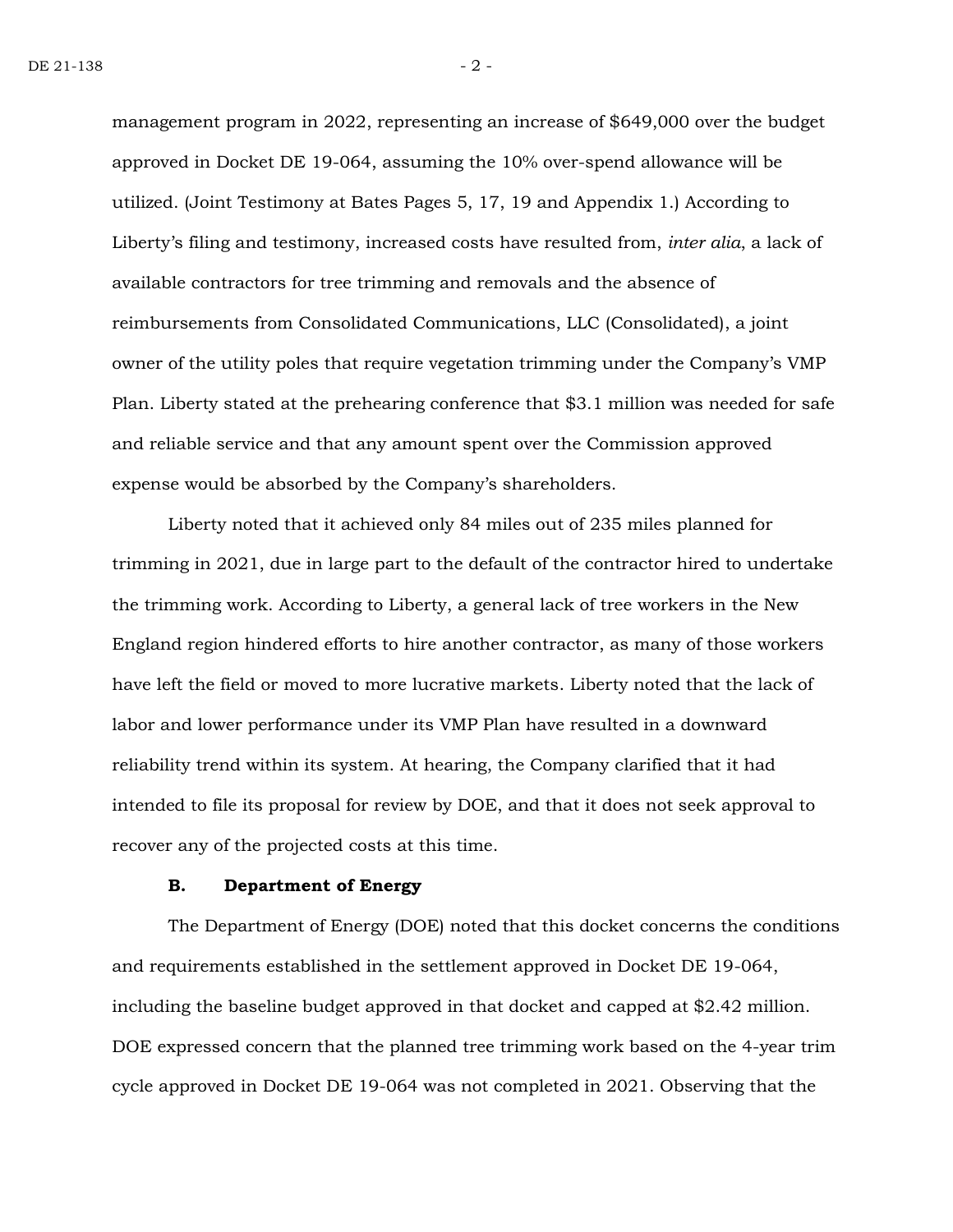Company does not seek approval of its 2022 vegetation management plan or budget, both of which were established in Docket DE 19-064, DOE stated that the filing was appropriate to keep the Commission informed, especially concerning changes in the field of vegetation management that have affected contractors and the resulting increases in costs. DOE also took note of Liberty's loss of anticipated revenue for vegetation management expenses from Consolidated Communications, LLC (Consolidated), a joint owner of Liberty's utility poles, but cautioned that the current docket is neither a ratemaking docket nor a pre-approval of the Company's vegetation management costs or plan.

#### **III. COMMISSION ANALYSIS**

Liberty's VMP Plan and budget parameters were approved in a master settlement agreement (Settlement) approved in Docket DG 06-107 in Commission Order No. 24,777 issued on July 12, 2007. The Settlement included a general rate plan, as well as the VMP Plan and a reliability enhancement program (REP), which has since ended. In Docket DE 13-063, the Commission approved a further settlement agreement that modified the REP and VMP plans and created an operations and management (O&M) budget for each plan at \$1,360,000, to be included in the Company's base rates. Order No. 25,638 (March 17, 2014) at 12. In Docket DE 16-383, the level of O&M expenses to be included in base rates was increased to \$1,500,000, and vegetation trim cycles were shortened from 5 years to 4 years. Order No. 26,005 (April 12, 2017) at 9. Pursuant to the same order, Liberty was required to report reliability statistics on a circuit-by-circuit basis and indicate which circuits had transitioned to a 4-year cycle. *Id.* In Order No. 26,376 issued in Docket DE 19-064, the Commission approved a settlement agreement that amended the Company's VMP Plan and provided for a VMP budget of \$2,200,000 to be included in base rates, with a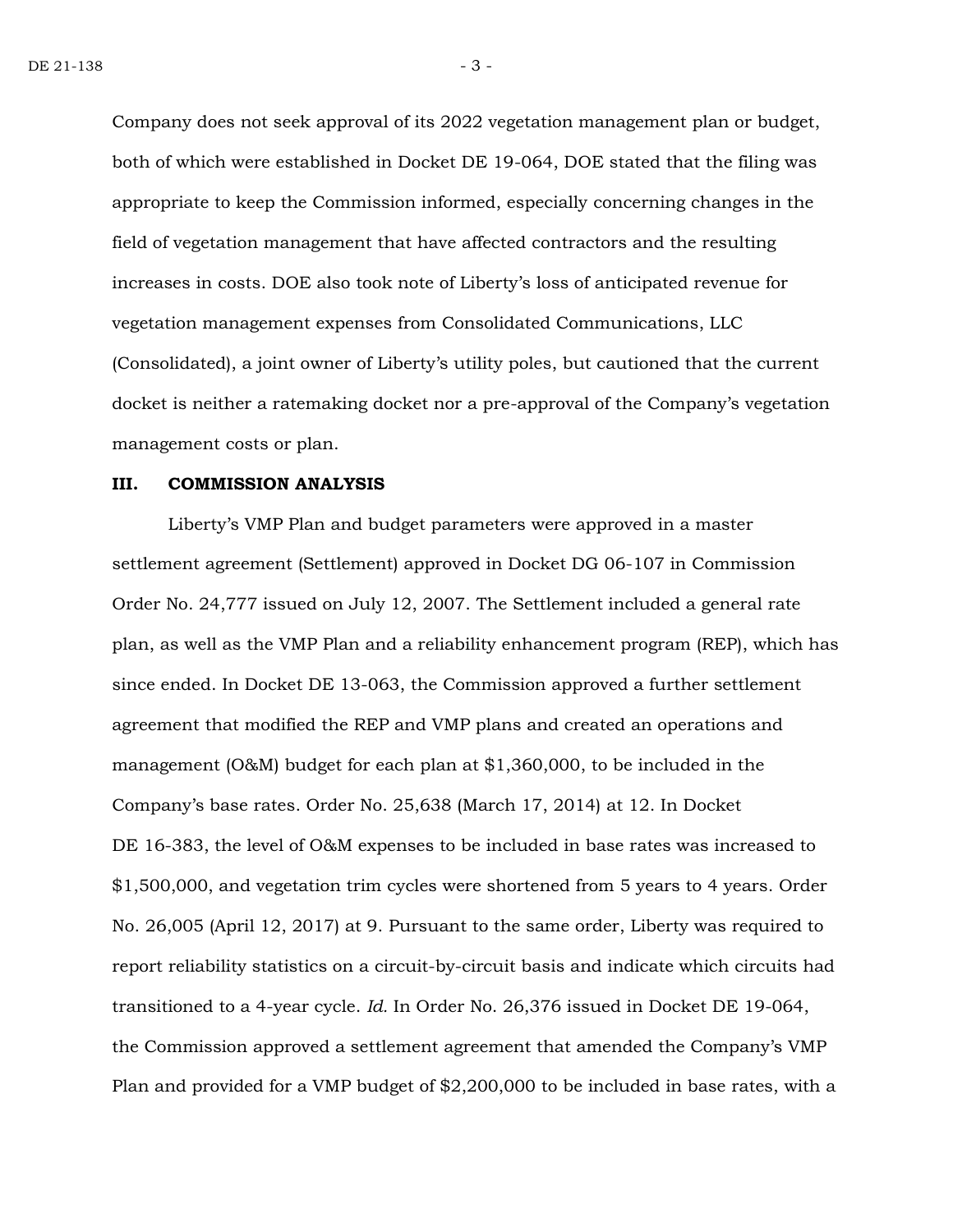cap of an additional 10 percent in the event of cost overruns under certain conditions, to be recovered through the VMP reconciliation mechanism.

We note that Order No. 26,620, issued on April 28, 2022 in Docket DE 22-014 regarding the Company's calendar year 2021 VMP reconciliation and rate adjustment permits Liberty to carry over \$329,187 into its 2022 VMP budget. Per that order, Liberty shall carry over the \$329,187 amount to be utilized first, before use of any of the 2022 base budget funding of \$2,200,000 and, if necessary, up to an additional 10 percent of the 2022 base budget funding, or \$220,000, of overrun contingency funds. Consistent with Order No. 26,620, the Company could recover from ratepayers at most \$2,749,187.<sup>1</sup> The Company confirmed at the hearing in this proceeding that any expenditures over the Commission approved amount would be borne by shareholders.

Liberty presented testimony in the current docket regarding rising costs in the vegetation management field and a declining availability of qualified tree trimming crews and contractors and testified that it plans to seek a return to a 5-year tree trimming cycle along its electric system in a separate rate proceeding that it anticipates filing in 2023. That petition will address the issues raised in the current proceeding regarding vegetation management costs and resources. Liberty clarified that it is not seeking approval of its expenditures on vegetation management at this time but wanted to apprise the Commission and DOE regarding the issues that it has encountered under its current VMP Plan.

Accordingly, we accept Liberty's filing for informational purposes. We make no determination here on the prudency of Liberty's management of its VMP; nor do we

<sup>&</sup>lt;sup>1</sup> The Company stated in the hearing held in Docket DE  $21$ -138 that it anticipates VMP expenditures of \$3,069,639 in calendar year 2022.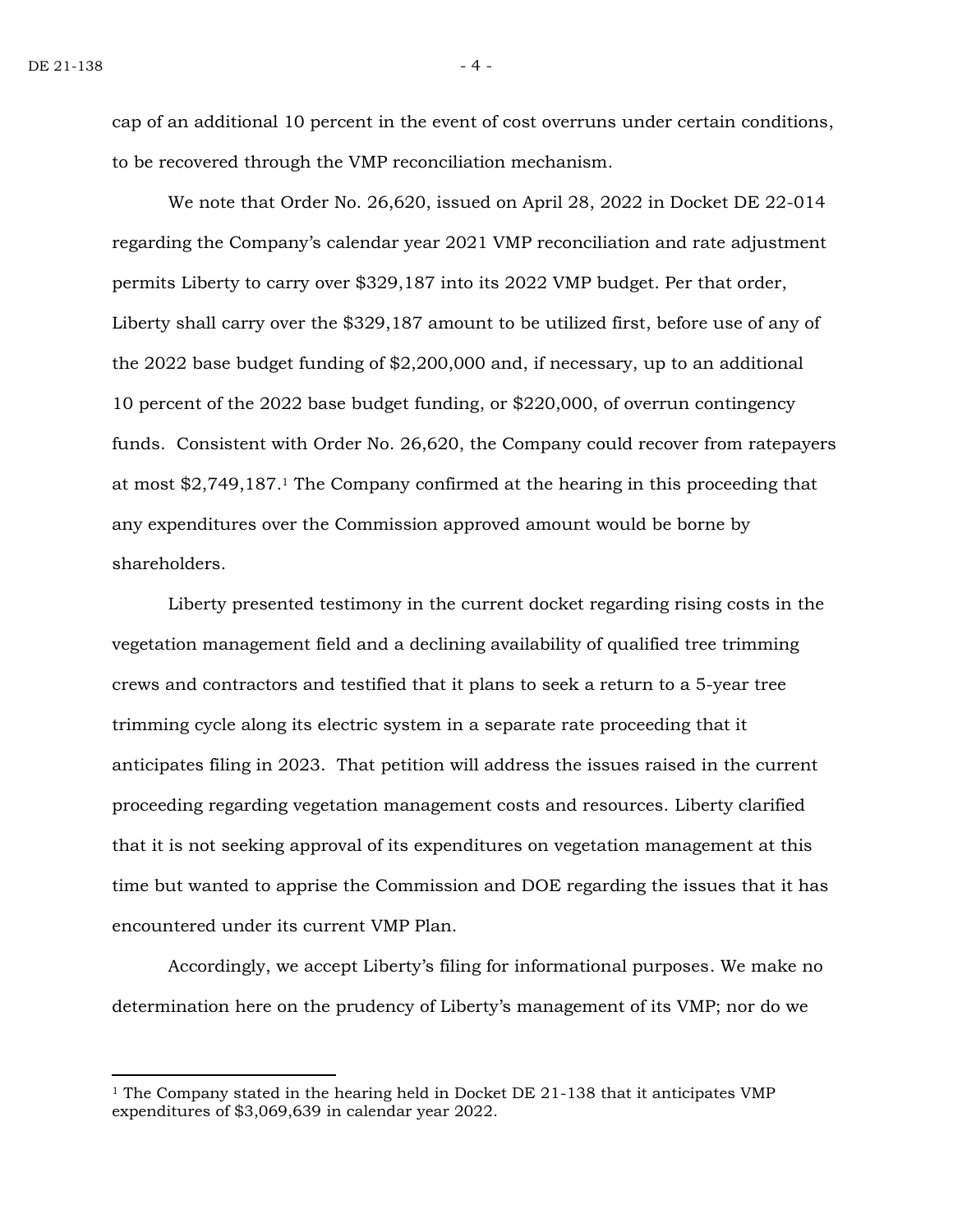approve or otherwise rule on its planned spending or potential cost recovery for the calendar year 2022 vegetation management activities. We note that the VMP expenditures totaling approximately \$3.1 million that Liberty expects to undertake in calendar year 2022 are likely to occur within the test year for the Company's expected 2023 rate case filing. In light of the discussion in this proceeding of the various economic anomalies in the vegetation management industry, close scrutiny of those expenses may be warranted.

The Commission appreciates being apprised of the status of the Company's VMP Plan. We observe that Liberty's resolution of its apparent contractual dispute regarding compensation from Consolidated Communications, LLC as joint owner of the poles for which VMP expenses are incurred is recommended before the Company returns to the Commission to seek approval of a future VMP plan.

#### **Based upon the foregoing, it is hereby**

**ORDERED**, Liberty's report on its Calendar Year 2022 Vegetation Management Program (VMP) Plan activities is accepted for informational purposes only.

By order of the Public Utilities Commission of New Hampshire this tenth day of May, 2022.

Daniel C. Goldner Chairman

Pradip Commissioner